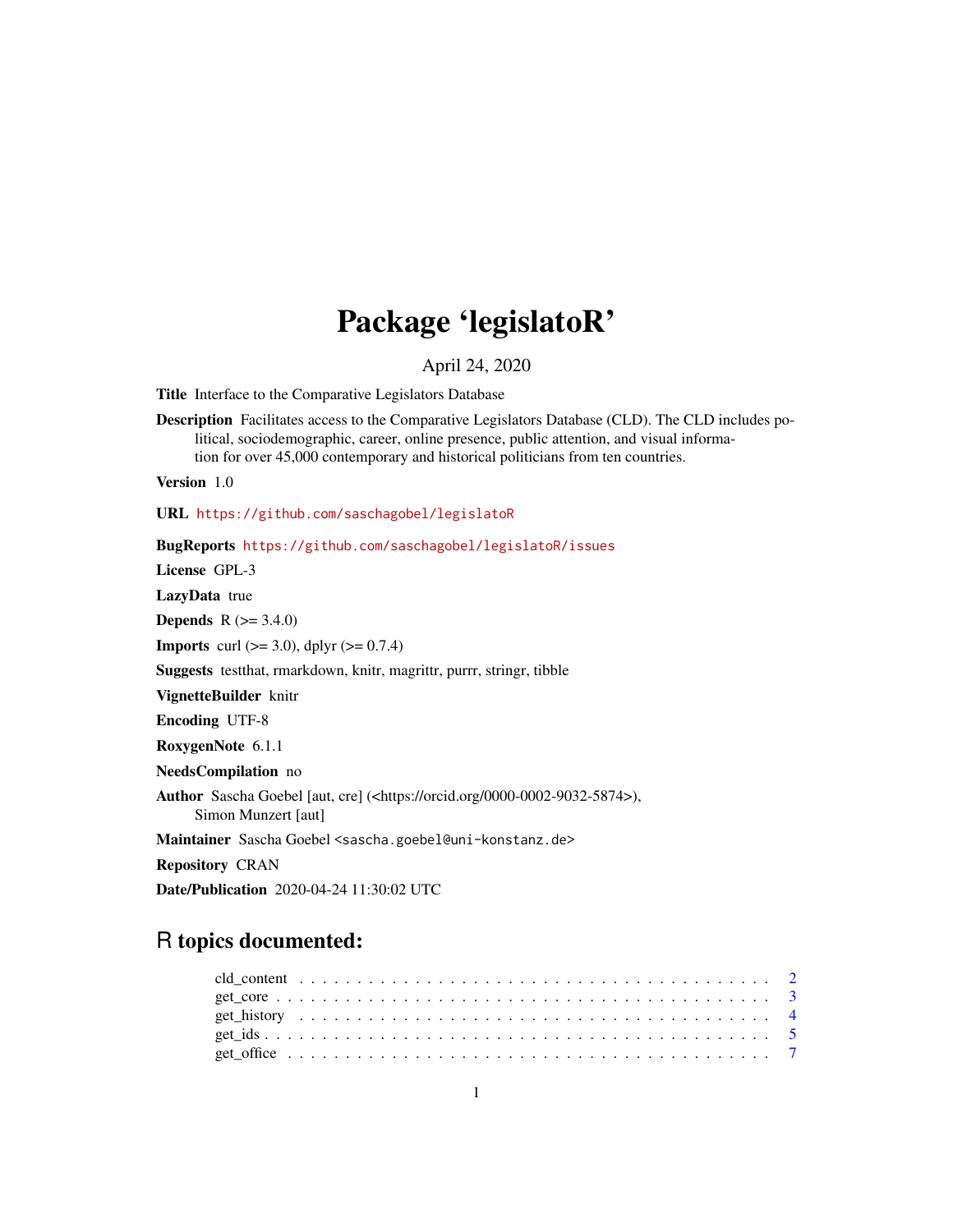## <span id="page-1-0"></span>2 cld\_content

### **Index** [15](#page-14-0)

<span id="page-1-1"></span>cld\_content *List content of the CLD*

### Description

Returns a named list of legislatures and sessions available in the CLD. This provides a quick overview of the CLD's scope and valid three-letter country codes, and helps to conventiently loop/map over legislatures and sessions.

#### Usage

cld\_content(legislature = NULL)

#### Arguments

```
legislature An optional character string specifying one or more legislatures. Currently
                   one of 'aut', 'can', 'cze', 'esp', 'fra', 'deu', 'irl', 'sco', 'gbr', 'usa_house', or
                   'usa_senate'. If NULL (the default), a list with all legislatures and sessions
                   available in the CLD is returned.
```
## Value

A list with names being three-letter country codes and with each element containing a vector that shows the sessions available for a legislature.

## Examples

```
# Get a list of three-letter country codes and available sessions for all countries
overview <- cld_content()
tibble::glimpse(overview)
# Get a list of available sessions for the French Assemblée and the Irish Dail
sessions <- cld_content(legislature = c("fra", "irl"))
tibble::glimpse(sessions)
```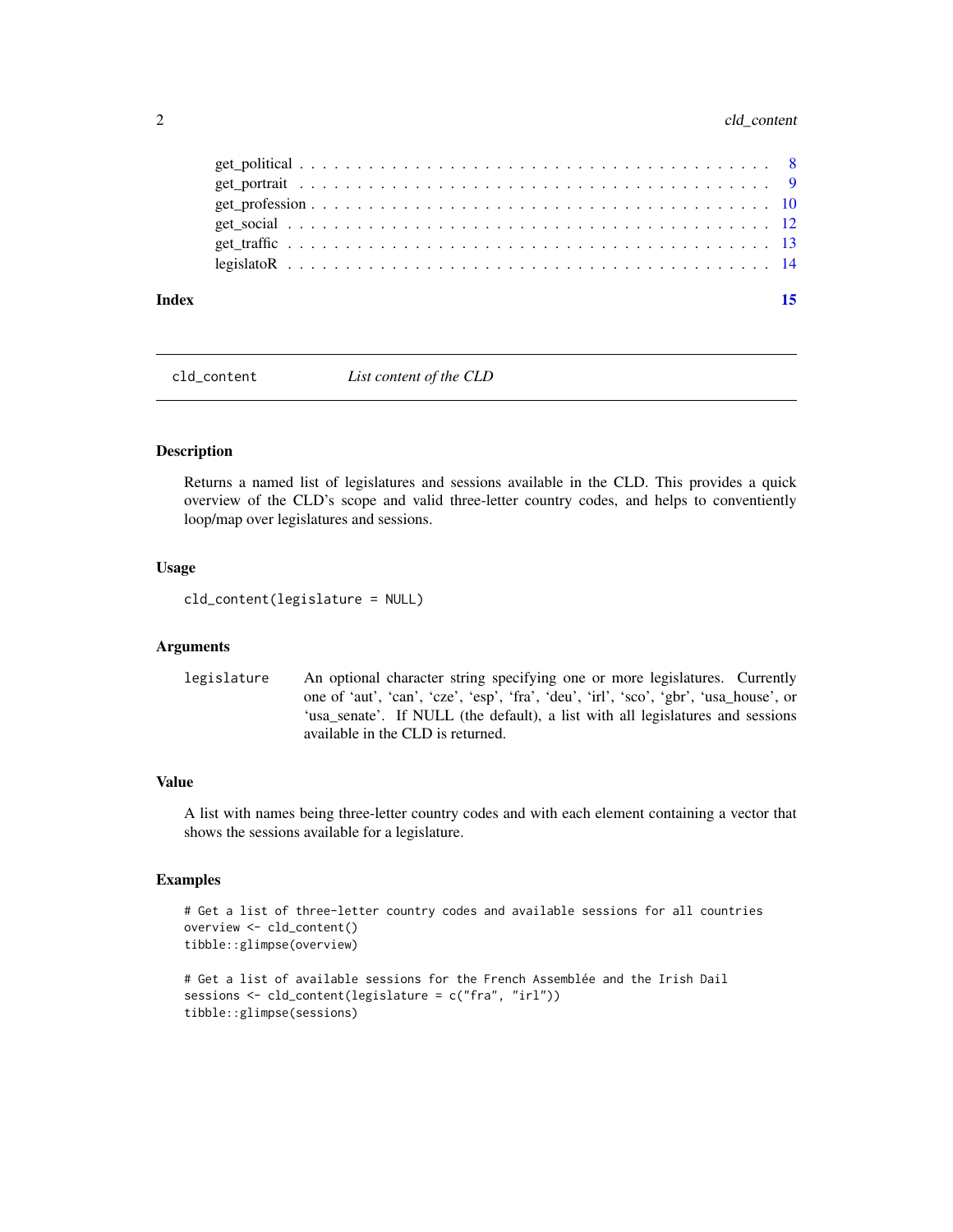<span id="page-2-1"></span><span id="page-2-0"></span>

#### **Description**

Fetches sociodemographic data of legislators for the specified legislature. Requires a working Internet connection.

#### Usage

get\_core(legislature)

#### **Arguments**

| legislature | A character string specifying the three-letter country code of the legislature for |
|-------------|------------------------------------------------------------------------------------|
|             | which data shall be fetched. Currently one of 'aut', 'can', 'cze', 'esp', 'fra',   |
|             | 'deu', 'irl', 'sco', 'gbr', 'usa_house', or 'usa_senate'.                          |

## Format

Data frame with columns (varies by legislature):

- country: ISO 3166-1 alpha-3 three-letter country code (of class 'character').
- pageid: Wikipedia page ID identifying a legislator's Wikipedia biography (of class 'integer' or 'character').
- wikidataid: Wikidata ID identifying a legislator's Wikidata entry (of class 'character').
- wikititle: A legislator's undirected Wikipedia title (of class 'character').
- name: A legislator's full name (of class 'character').
- sex: A legislator's sex (of class 'character').
- ethnicity: A legislator's ethnicity (of class 'character').
- religion: A legislator's religious denomination (of class 'character').
- birth: A legislator's date of birth (of class 'POSIXct').
- death: A legislator's date of death (of class 'POSIXct').
- birthplace: Comma separated latitude and longitude of a legislator's place of birth (of class 'character').
- deathplace: Comma separated latitude and longitude of a legislator's place of death (of class 'character').

#### Value

A data frame with columns as specified above.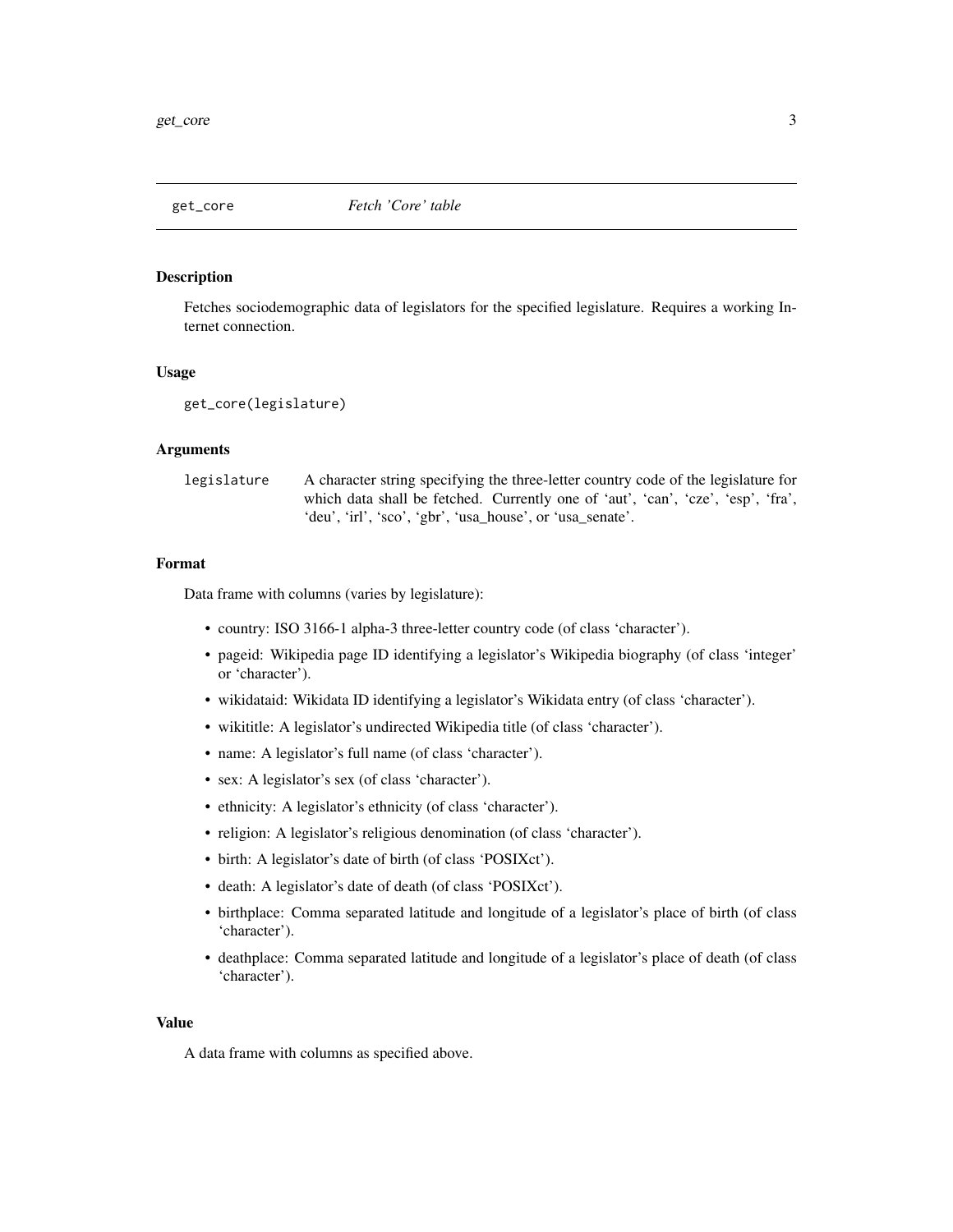## Source

```
Wikipedia, https://wikipedia.org/
Wikipedia API, https://wikipedia.org/w/api.php
Wikidata API, https://www.wikidata.org/
Wikimedia Commons, https://commons.wikimedia.org/
Face++ Cognitive Services API, https://www.faceplusplus.com/
Germany Bundestag Open Data, https://www.bundestag.de/service/opendata
```
#### Examples

```
# Get entire 'Core' table for the German Bundestag
deu_core <- get_core(legislature = "deu")
tibble::glimpse(deu_core)
# Get 'Core' table for 16th session of the German Bundestag
deu_core_subset <- dplyr::semi_join(x = deu_core,
                                   y = dplyr::filter(get_political(legislature = "deu"),
                                                      session == 16),
                                    by = "pageid")
```
tibble::glimpse(deu\_core\_subset)

<span id="page-3-1"></span>

get\_history *Fetch Wikipedia 'History' table*

#### Description

Fetches full revision histories of legislators' Wikipedia biographies for the specified legislature. Requires a working Internet connection.

## Usage

```
get_history(legislature)
```
#### Arguments

```
legislature A character string specifying the three-letter country code of the legislature for
                   which data shall be fetched. Currently one of 'aut', 'can', 'cze', 'esp', 'fra',
                   'deu', 'irl', 'sco', 'gbr', 'usa_house', or 'usa_senate'.
```
## Format

Data frame with columns:

- pageid: Wikipedia page ID identifying a legislator's Wikipedia biography (of class 'integer').
- revid: Wikipedia edit ID (of class 'integer').
- parentid: Wikipedia edit ID of the previous revision (of class 'integer').

<span id="page-3-0"></span>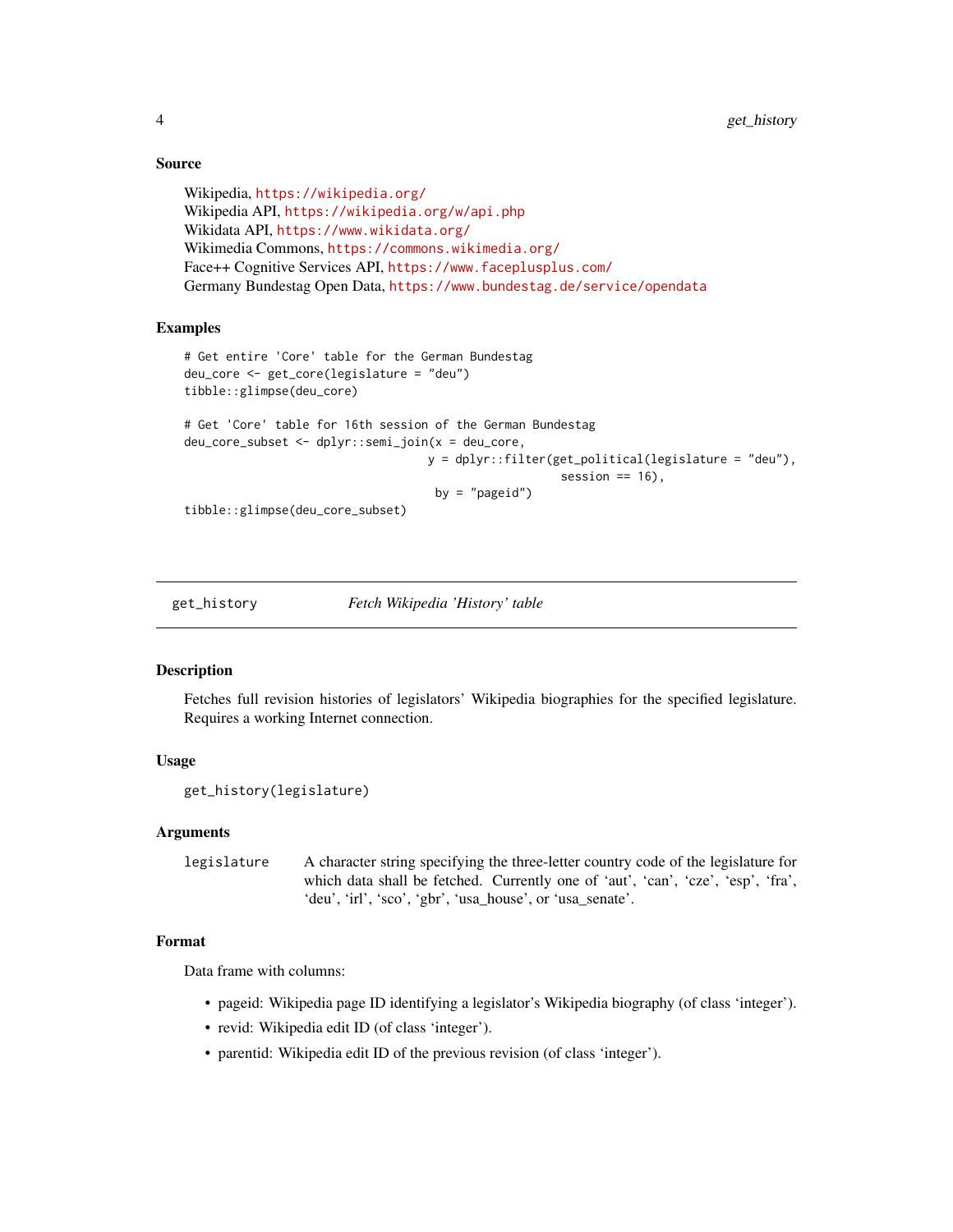- <span id="page-4-0"></span>• user: Username of registered user responsible for the revision, IP address in case of anonymous revision (of class 'character').
- userid: ID of registered user responsible for the revision, 0 in case of anonymous revision (of class 'integer').
- timestamp: Date and time of the revision (of class 'POSIXct').
- size: Revision size in bytes (of class 'integer').
- comment: Revision comment (of class 'character').

## Value

A data frame with columns as specified above.

#### Source

Wikipedia API, <https://wikipedia.org/w/api.php>

#### Examples

```
# Get entire 'History' table for the Austrian Nationalrat
aut_history <- get_history(legislature = "aut")
tibble::glimpse(aut_history)
```

```
# Get 'History' table for NEOS party members of the Austrian Nationalrat
aut_history_subset <- dplyr::semi_join(x = aut_history,
                                   y = dplyr::filter(get_political(legislature = "aut"),
                                                         party == "NEOS"),
```

```
by = "pageid")
```
tibble::glimpse(aut\_history\_subset)

<span id="page-4-1"></span>get\_ids *Fetch 'IDs' table*

#### Description

Fetches a range of IDs of legislators for the specified legislature. Requires a working Internet connection.

#### Usage

get\_ids(legislature)

#### Arguments

legislature A character string specifying the three-letter country code of the legislature for which data shall be fetched. Currently one of 'aut', 'can', 'cze', 'esp', 'fra', 'deu', 'irl', 'sco', 'gbr', 'usa\_house', or 'usa\_senate'.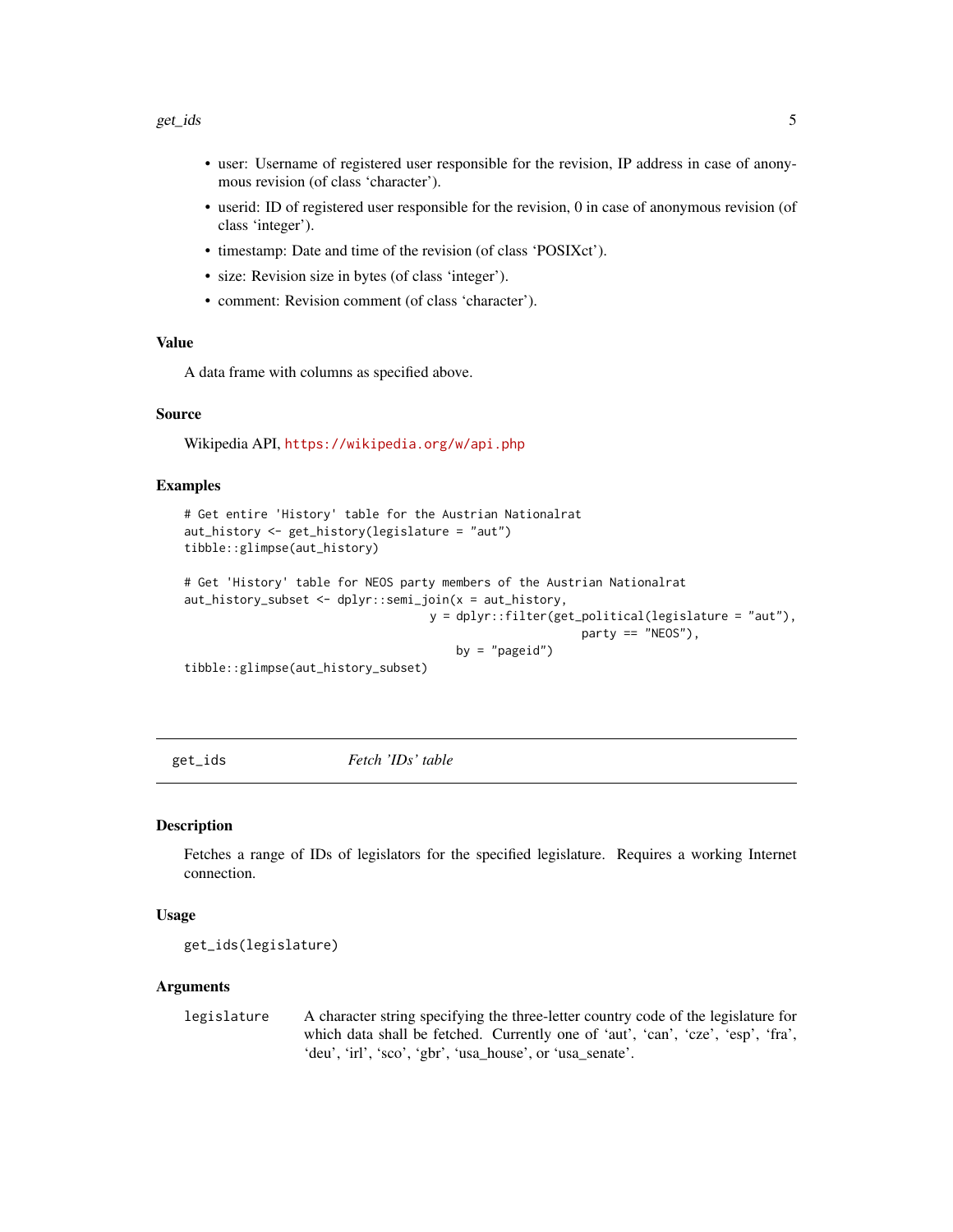#### Format

Data frame with columns (varies by legislature):

- wikidataid: Wikidata ID identifying a legislator's Wikidata entry (of class 'character').
- parlid: Parliamentary website or website ID (of class 'character').
- btvote: ID for BTVote data on all roll call votes taken in the German Bundestag from 1949 to 2013 and for Reelection Prospects data. The respective ID in BTVote and Reelection Prospects data is 'mp\_id' (of class 'character').
- parlspeech: ID for ParlSpeech datasets containing full-text vectors of plenary speeches. The respective ID in ParlSpeech data is 'speaker' (of class 'character').
- dpsi: ID for Database of Parliamentary Speeches in Ireland. The respective ID in the Database of Parliamentary Speeches in Ireland is 'memberID' (of class 'character').
- eggersspirling: ID for Eggers and Spirling British political development database. The respective ID in Eggers and Spirling data is 'member.id' (of class 'character').
- bioguide: ID for the Voteview congressional roll-call votes database. The respective ID in Voteview data is 'bioguide\_id' (of class 'character').
- icpsr: ID for Congressional Bills Project database. The respective ID in Congressional Bills Project data is 'icpsr' (of class 'character').
- sycomore: Sycomore database of French MPs (of class 'character').
- libcon: Library of Congress ID (of class 'character').
- gnd: German National Library ID (of class 'character').
- bnf: French National Library ID (of class 'character').
- freebase: Freebase ID (of class 'character').
- munzinger: Munzinger archive ID (of class 'character').
- nndb: Notable Names Database ID (of class 'character').
- imdb: Internet Movie Database ID (of class 'character').
- brittanica: Encyclopedia Brittanica ID (of class 'character').
- quora: Quora ID (of class 'character').
- votesmart: Project Votesmart ID (of class 'character').
- fec: Federal Election Commission ID (of class 'character').
- ballotpedia: Ballotpedia ID (of class 'character').
- opensecrets: Opensecrets ID (of class 'character').
- genealogists: Genealogists ID (of class 'character').
- politfacts: Politfacts ID (of class 'character').
- nkcr: Czech National Library ID (of class 'character').
- parlbio: parliament.uk biography ID (of class 'character').
- parlthesaurus: UK Parliament thesaurus ID (of class 'character').
- national: UK National Archives ID (of class 'character').
- hansard: Hansard (1803-2005) ID (of class 'character').
- publicwhip: PublicWhip ID (of class 'character').
- theyworkforyou: TheyWorkForYou ID (of class 'character').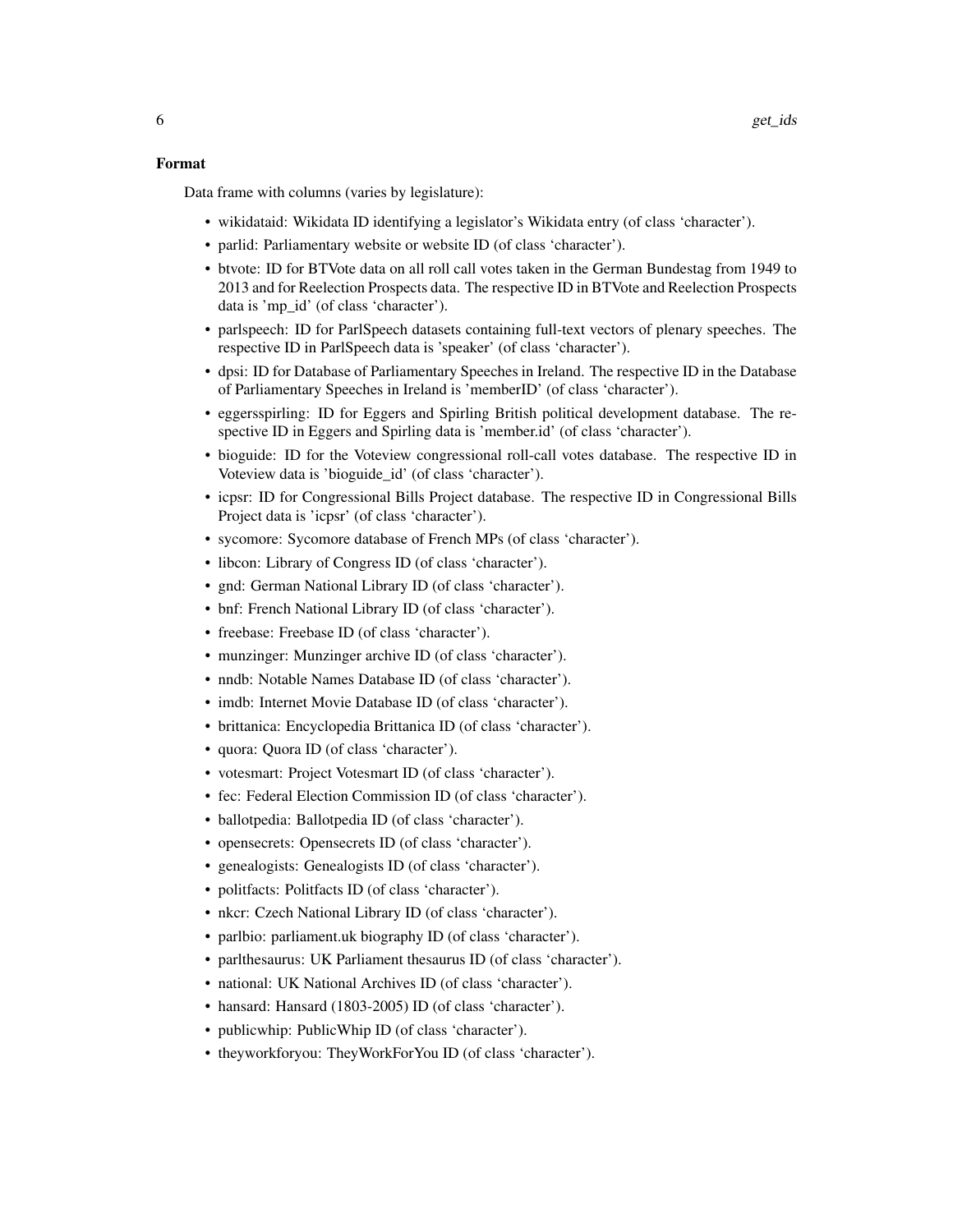<span id="page-6-0"></span>get\_office 7

## Value

A data frame with columns as specified above.

## Source

Wikidata API, <https://www.wikidata.org/>

## Examples

```
# Get entire 'IDs' table for the for the United States Senate
usa_ids <- get_ids(legislature = "usa_senate")
tibble::glimpse(usa_ids)
# Get ICPSR IDs and add 'Offices' table for the United States House
usa_ids_subset <- dplyr::inner_join(x = dplyr::filter(usa_ids,
                                                      !is.na(icpsr)),
                                    y = get_office(legislature = "usa_senate"),
                                    by = "wikidataid")
```
tibble::glimpse(usa\_ids\_subset)

<span id="page-6-1"></span>get\_office *Fetch 'Offices' table*

#### Description

Fetches political and other offices of legislators for the specified legislature. Requires a working Internet connection.

## Usage

```
get_office(legislature)
```
## Arguments

```
legislature A character string specifying the three-letter country code of the legislature for
                   which data shall be fetched. Currently one of 'aut', 'can', 'cze', 'esp', 'fra',
                   'deu', 'irl', 'sco', 'gbr', 'usa_house', or 'usa_senate'.
```
## Format

Data frame in wide format with columns (varies by legislature):

- wikidataid: Wikidata ID identifying a legislator's Wikidata entry (of class 'character').
- office\_1: political or other office held by a legislator (of class 'logical').
- office\_2: ... (of class 'logical').
- $\bullet$  ...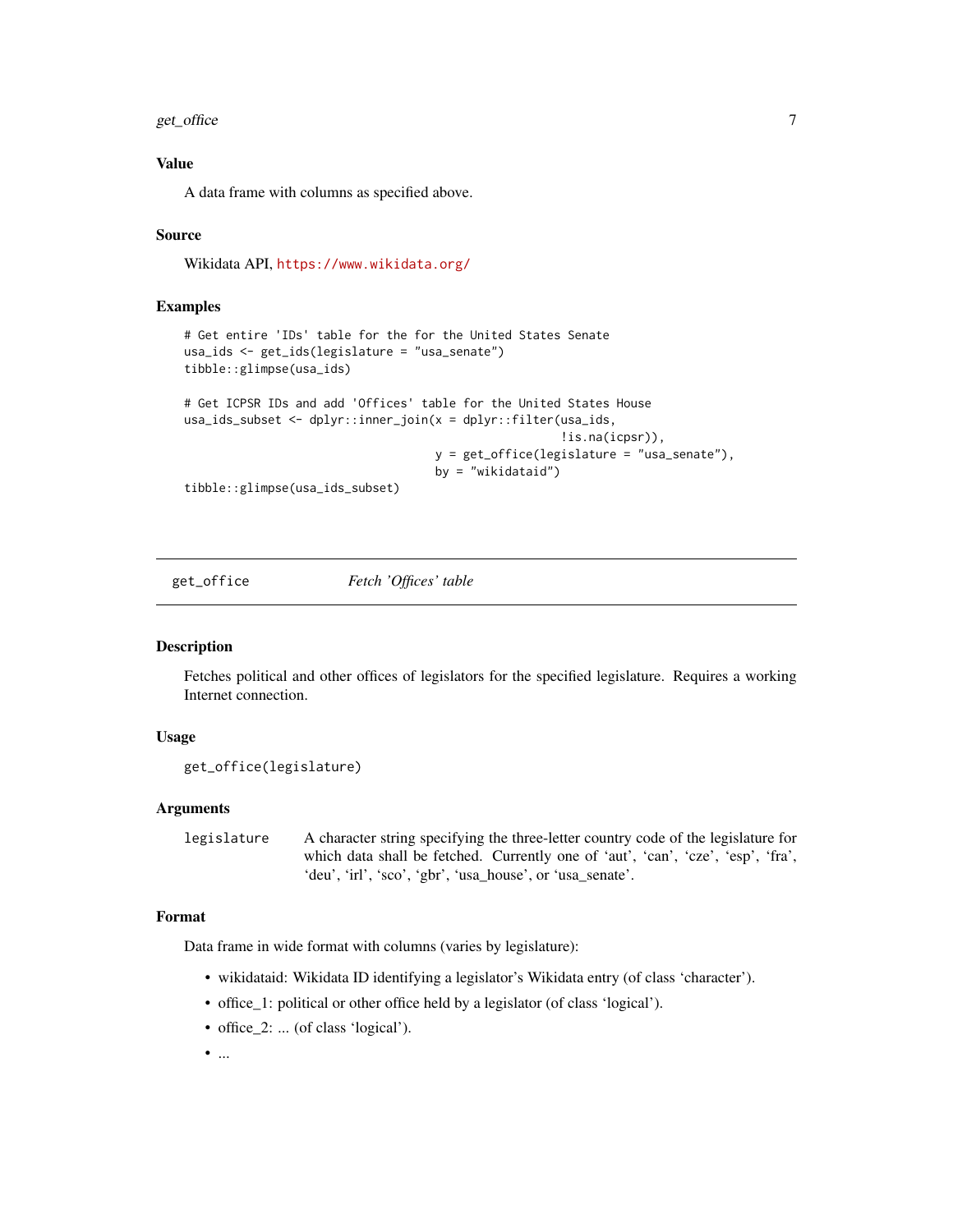## <span id="page-7-0"></span>Value

A data frame with columns as specified above.

## Source

Wikidata API, <https://www.wikidata.org/>

## Examples

```
# Get entire 'Offices' table for the United States Senate
usa_offices <- get_office(legislature = "usa_senate")
tibble::glimpse(usa_offices)
# Get 'Offices' table for male members of the United States Senate
usa_offices_subset <- dplyr::semi_join(x = usa_offices,
                                 y = dplyr::filter(get_core(legislature = "usa_senate"),
                                                           sex == "female"),
                                         by = "wikidataid")
tibble::glimpse(usa_offices_subset)
```
<span id="page-7-1"></span>get\_political *Fetch 'Political' table*

## Description

Fetches political data of legislators for the specified legislature. Requires a working Internet connection.

#### Usage

```
get_political(legislature)
```
## Arguments

legislature A character string specifying the three-letter country code of the legislature for which data shall be fetched. Currently one of 'aut', 'can', 'cze', 'esp', 'fra', 'deu', 'irl', 'sco', 'gbr', 'usa\_house', or 'usa\_senate'.

#### Format

Data frame in long format with columns (varies by legislature):

- pageid: Wikipedia page ID identifying a legislator's Wikipedia biography (of class 'integer').
- session: Legislative period (of class 'integer').
- party: A legislator's party affiliation (of class 'character'). See [https://github.com/saschag](https://github.com/saschagobel/legislatoR)obel/ [legislatoR](https://github.com/saschagobel/legislatoR) for the full form of abbreviated party names and english translations of nonenglish party names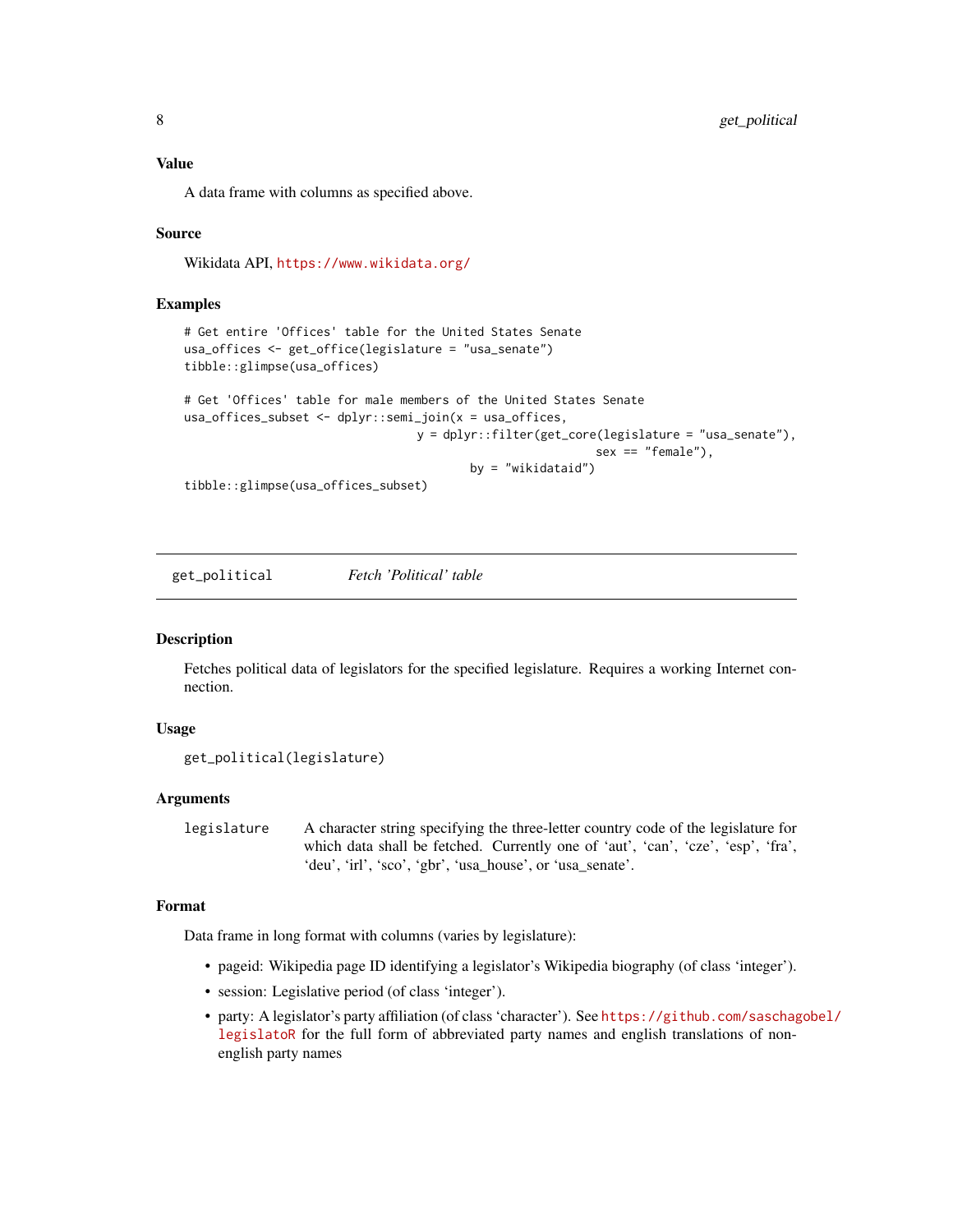## <span id="page-8-0"></span>get\_portrait 9

- constituency: A legislator's constituency (of class 'character').
- constituency2: A legislator's constituency (upper level, if applicable, of class 'character').
- constituency\_id: ID of a legislator's constituency (of class 'character').
- session\_start: Date the legislative period started (of class 'Date').
- session\_end: Date the legislative period ended (of class 'Date').
- service: A legislator's period of service in days during the respective session (of class 'integer')
- government (or similar): Indicator of a legislator's majority status in parliament (of class 'logical'). Further columns with extensions of this might exist.
- leader (or similar): Indicator of a legislator's leader status in parliament (of class 'logical'). Further columns with extensions of this might exist.

#### Value

A data frame with columns as specified above.

## Source

Wikipedia, <https://wikipedia.org/>

Czech Republic Parliamentary Members Archive [http://public.psp.cz/sqw/fsnem.sqw?zvo=](http://public.psp.cz/sqw/fsnem.sqw?zvo=1) [1](http://public.psp.cz/sqw/fsnem.sqw?zvo=1)

Spain Parliamentary Members Archive [http://www.congreso.es/portal/page/portal/Congres](http://www.congreso.es/portal/page/portal/Congreso/Congreso/Diputados)o/ [Congreso/Diputados](http://www.congreso.es/portal/page/portal/Congreso/Congreso/Diputados)

#### Examples

```
# Get entire 'Political' table for the Czech Poslanecka Snemovna
cze_political <- get_political(legislature = "cze")
tibble::glimpse(cze_political)
```

```
# Get 'Political' table for female DSP party members of the Czech Poslanecka Snemovna
cze_political_subset <- dplyr::semi_join(x = dplyr::filter(cze_political,
                                                           party == "ODS"),
                                        y = dplyr::filter(get_core(legislature = "cze"),
                                                           sex == "female"),
                                         by = "pageid")
tibble::glimpse(cze_political_subset)
```
<span id="page-8-1"></span>get\_portrait *Fetch 'Portrait' table*

#### **Description**

Fetches portrait urls of legislators for the specified legislature. Requires a working Internet connection.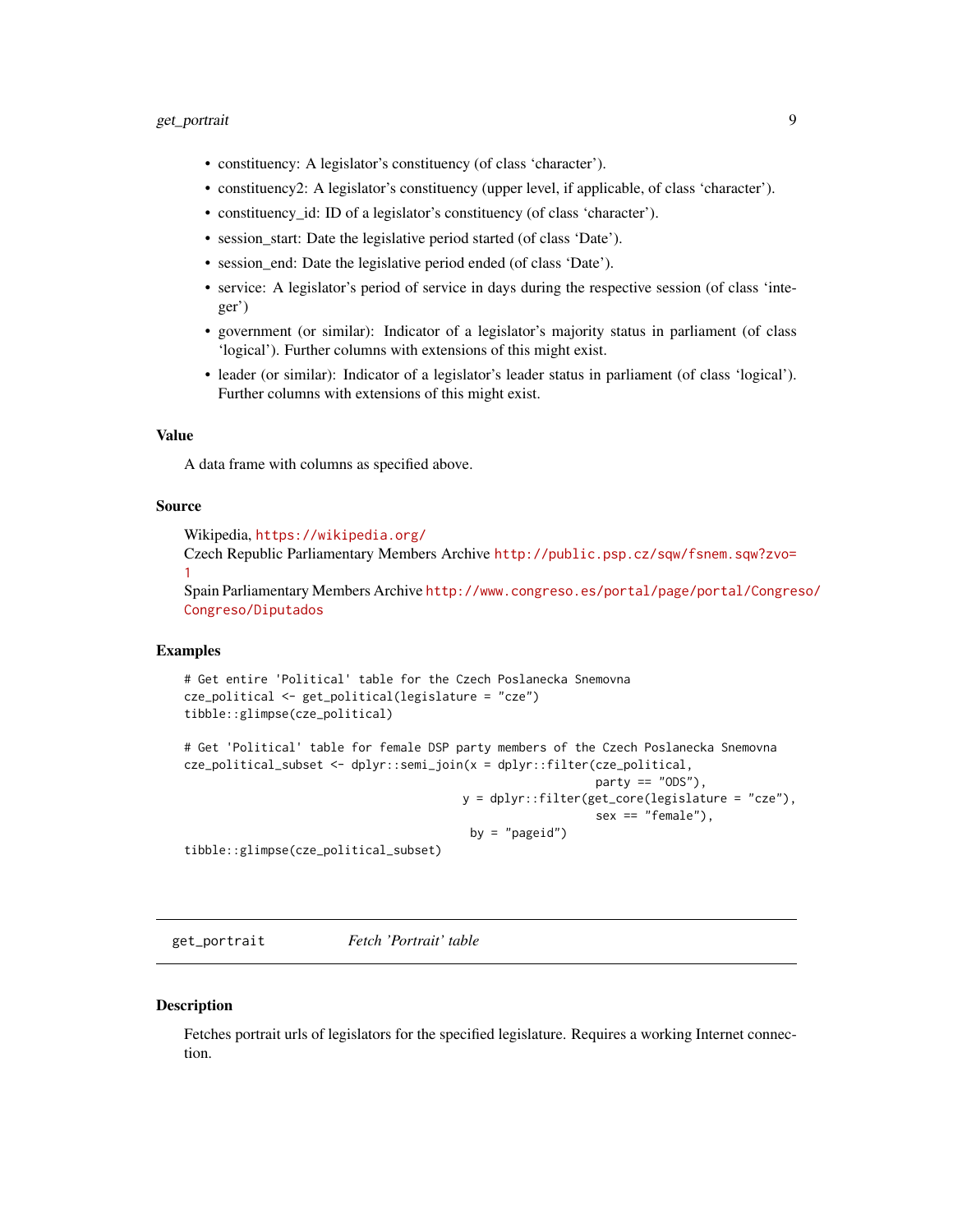#### <span id="page-9-0"></span>Usage

get\_portrait(legislature)

#### Arguments

```
legislature A character string specifying the three-letter country code of the legislature for
                   which data shall be fetched. Currently one of 'aut', 'can', 'cze', 'esp', 'fra',
                   'deu', 'irl', 'sco', 'gbr', 'usa_house', or 'usa_senate'.
```
## Format

Data frame with columns (varies by legislature):

- pageid: Wikipedia page ID identifying a legislator's Wikipedia biography (of class 'integer').
- image\_url: URL linking to a legislator's portrait on Wikimedia Commons (of class 'character').

#### Value

A data frame with columns as specified above.

#### Source

```
Wikipedia API, https://wikipedia.org/w/api.php
Wikimedia Commons, https://commons.wikimedia.org/
```
## Examples

```
# Get entire 'Portraits' table for the United States Senate
usa_portraits <- get_portrait(legislature = "usa_senate")
tibble::glimpse(usa_portraits)
# Get 'Portraits' table for Democratic members of the United States Senate
usa_port_subset <- dplyr::semi_join(x = usa_portraits,
                            y = dplyr::filter(get_political(legislature = "usa_senate"),
                                                                    party == "D"),
                                    by = "pageid")
tibble::glimpse(usa_port_subset)
```
<span id="page-9-1"></span>get\_profession *Fetch 'Professions' table*

#### Description

Fetches occupational data of legislators for the specified legislature. Requires a working Internet connection.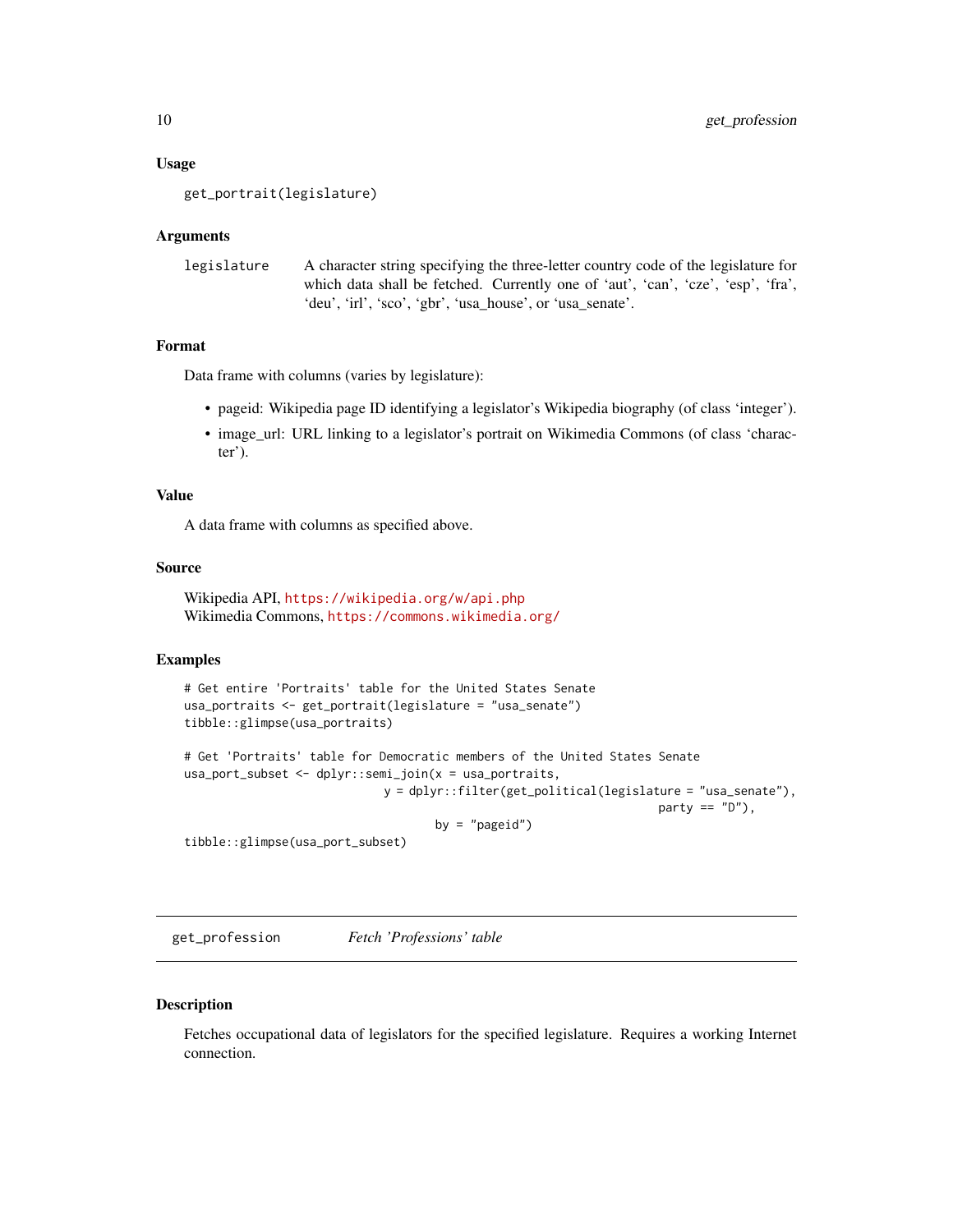## get\_profession 11

## Usage

```
get_profession(legislature)
```
#### Arguments

```
legislature A character string specifying the three-letter country code of the legislature for
                   which data shall be fetched. Currently one of 'aut', 'can', 'cze', 'esp', 'fra',
                   'deu', 'irl', 'sco', 'gbr', 'usa_house', or 'usa_senate'.
```
## Format

Data frame in wide format with columns (varies by legislature):

- wikidataid: Wikidata ID identifying a legislator's Wikidata entry (of class 'character').
- occupation\_1: occupation a legislator practiced or was trained in (of class 'logical').
- occupation\_2: ... (of class 'logical').
- $\bullet$  ...

## Value

A data frame with columns as specified above.

## Source

Wikidata API, <https://www.wikidata.org/>

#### Examples

```
# Get entire 'Professions' table for the United States House
usa_offices <- get_office(legislature = "usa_house")
tibble::glimpse(usa_offices)
# Get 'Professions' table for female members of the United States House
usa_offices_subset <- dplyr::semi_join(x = usa_offices,
                                  y = dplyr::filter(get_core(legislature = "usa_house"),
                                                         sex == "female"),by = "wikidataid")
```
tibble::glimpse(usa\_offices\_subset)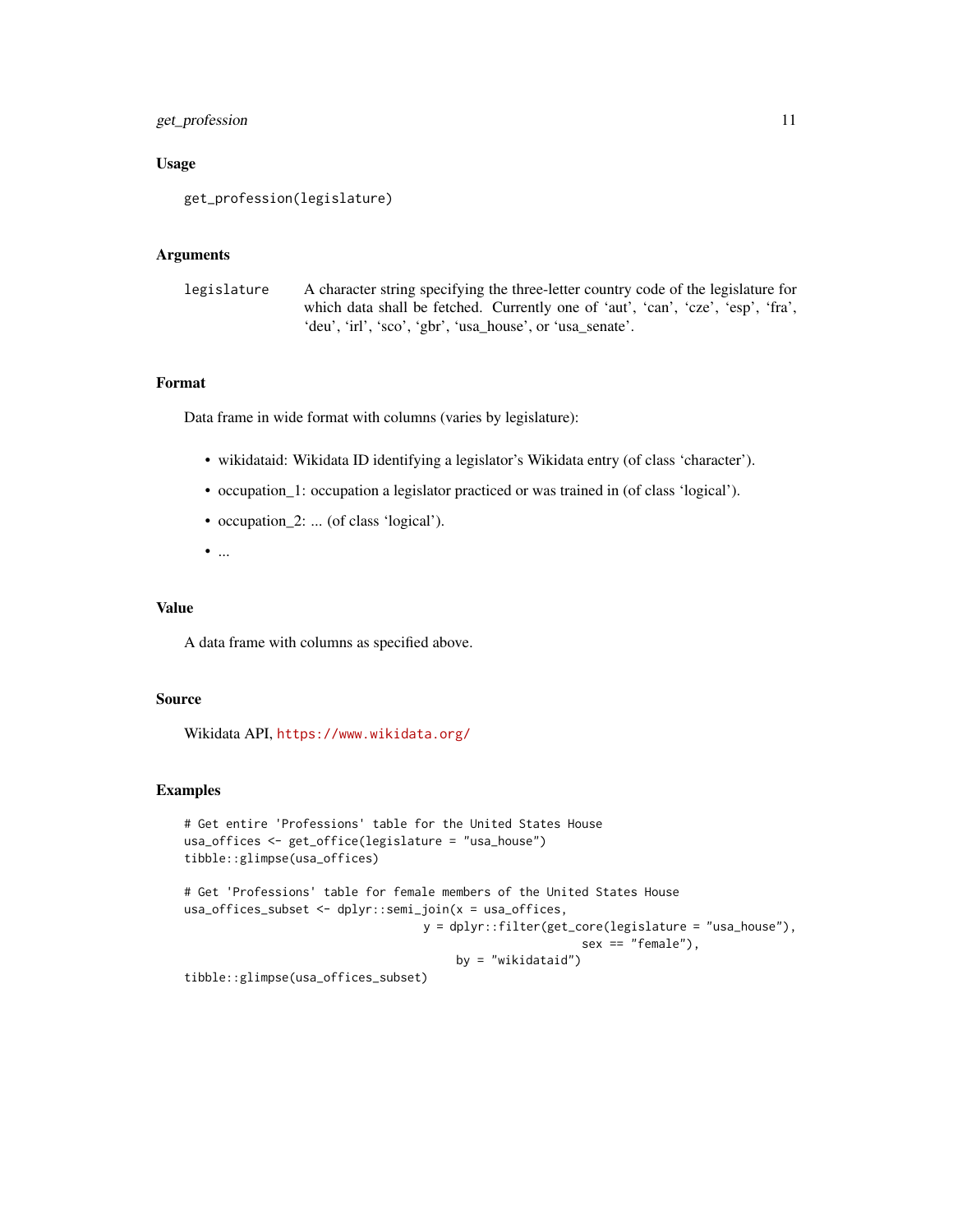<span id="page-11-1"></span><span id="page-11-0"></span>

## Description

Fetches social media handles and website URLs of legislators for the specified legislature. Requires a working Internet connection.

#### Usage

get\_social(legislature)

## Arguments

| legislature | A character string specifying the three-letter country code of the legislature for |
|-------------|------------------------------------------------------------------------------------|
|             | which data shall be fetched. Currently one of 'aut', 'can', 'cze', 'esp', 'fra',   |
|             | 'deu', 'irl', 'sco', 'gbr', 'usa_house', or 'usa_senate'.                          |

## Format

Data frame with columns (varies by legislature):

- wikidataid: Wikidata ID identifying a legislator's Wikidata entry (of class 'character').
- twitter: Twitter handle (of class 'character').
- facebook: Facebook handle (of class 'character').
- youtube: Youtube ID (of class 'character').
- googlep: Google Plus ID (of class 'character').
- instagram: Instagram handle (of class 'character').
- linkedin: LinkedIn ID (of class 'character').
- website: Personal website URL (of class 'character').

## Value

A data frame with columns as specified above.

## Source

Wikidata API, <https://www.wikidata.org/>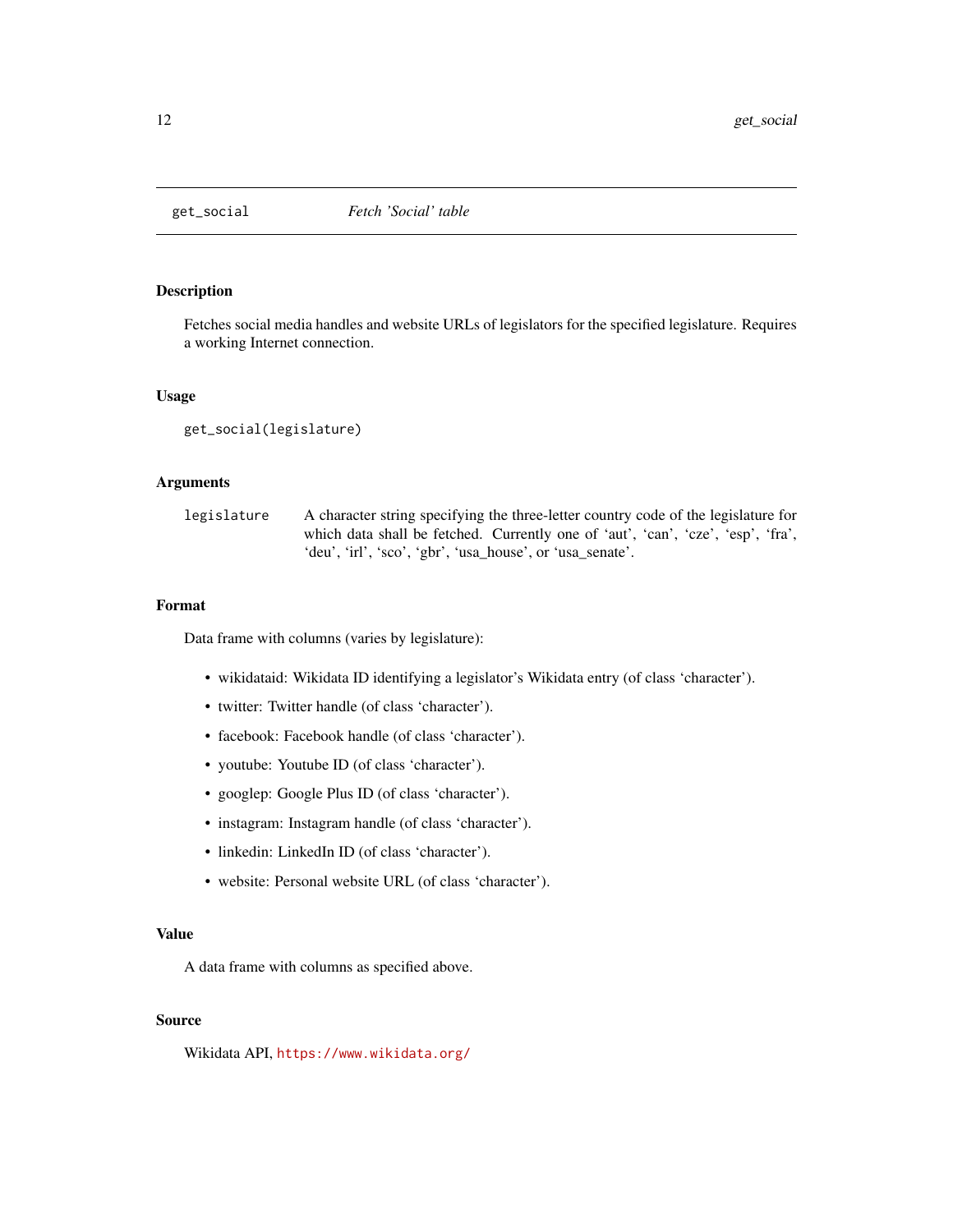#### <span id="page-12-0"></span>get\_traffic 13

#### Examples

```
# Get entire 'Social' table forthe UK House of Commons
gbr_social <- get_social(legislature = "gbr")
tibble::glimpse(gbr_social)
# Get 'Social' table for members of the UK House of Commons with available TheyWorkForYou ID
gbr_social_subset <- dplyr::semi_join(x = gbr_social,
                                      y = dplyr::filter(get_ids(legislature = "gbr"),
                                                         !is.na(theyworkforyou)),
                                      by = "wikidataid")
tibble::glimpse(gbr_social_subset)
```
<span id="page-12-1"></span>get\_traffic *Fetch Wikipedia 'Traffic' table*

#### Description

Fetches daily user traffic on legislators' Wikipedia biographies for the specified legislature. Requires a working Internet connection.

#### Usage

get\_traffic(legislature)

#### Arguments

| legislature | A character string specifying the three-letter country code of the legislature for |
|-------------|------------------------------------------------------------------------------------|
|             | which data shall be fetched. Currently one of 'aut', 'can', 'cze', 'esp', 'fra',   |
|             | 'deu', 'irl', 'sco', 'gbr', 'usa_house', or 'usa_senate'.                          |

## Format

Data frame with columns:

- pageid: Wikipedia page ID identifying a legislator's Wikipedia biography (of class 'integer').
- date: Date for which user traffic is recorded, from 2015-07-01 to 2018-12-31 UTC (of class 'POSIXct').
- traffic: Daily non-unique user visits (of class 'numeric').

## Value

A data frame with columns as specified above.

#### Source

```
Wikimedia API, https://wikimedia.org/api/rest_v1/
http://petermeissner.de:8880/
```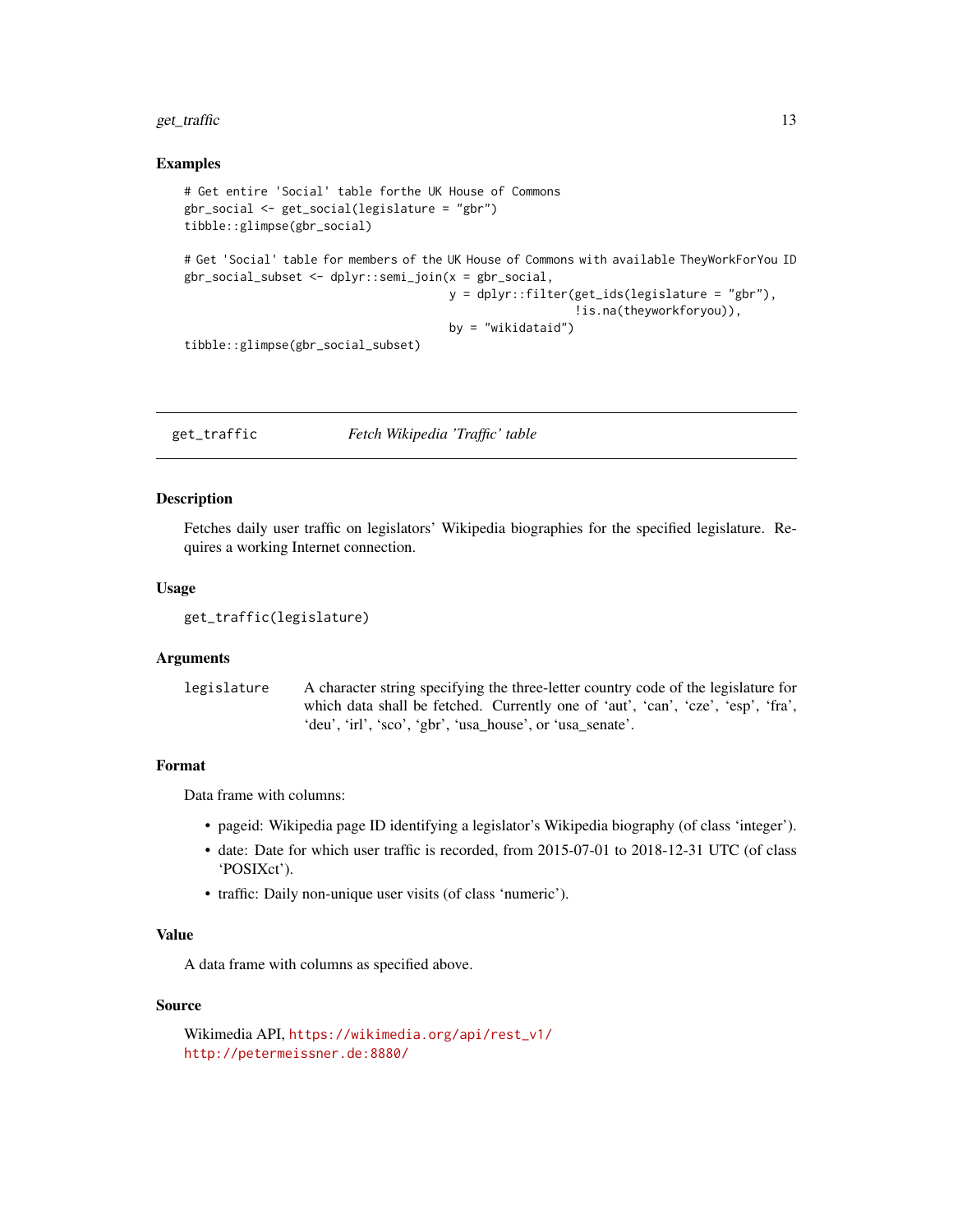#### Examples

```
# Get entire 'Traffic' table for the Scottish Parliament
sco_traffic <- get_traffic(legislature = "sco")
tibble::glimpse(sco_traffic)
# Add Wikidataid to 'Traffic' table for the Scottish Parliament
sco_traffic_subset <- dplyr::inner_join(x = dplyr::select(get_core(legislature = "sco"),
                                                          pageid, wikidataid),
                                        y = sco_traffic,
                                        by = "pageid")
tibble::glimpse(sco_traffic_subset)
```
legislatoR *legislatoR*

#### Description

Facilitates access to the Comparative Legislators Database (CLD). The CLD includes political, sociodemographic, career, online presence, public attention, and visual information for over 45,000 contemporary and historical politicians from ten countries.

#### legislatoR functions

[cld\\_content](#page-1-1): returns a named list of legislatures and sessions available in the CLD.

[get\\_core](#page-2-1): fetches sociodemographic data of legislators.

[get\\_political](#page-7-1): fetches political data of legislators.

[get\\_history](#page-3-1): fetches full revision histories of legislators' Wikipedia biographies.

[get\\_traffic](#page-12-1): fetches daily user traffic on legislators' Wikipedia biographies.

[get\\_social](#page-11-1): fetches social media handles and website URLs of legislators.

[get\\_portrait](#page-8-1): fetches portrait urls of legislators.

[get\\_office](#page-6-1): fetches political and other offices of legislators.

[get\\_profession](#page-9-1) fetches occupational data of legislators.

[get\\_ids](#page-4-1): fetches a range of IDs of legislators.

<span id="page-13-0"></span>